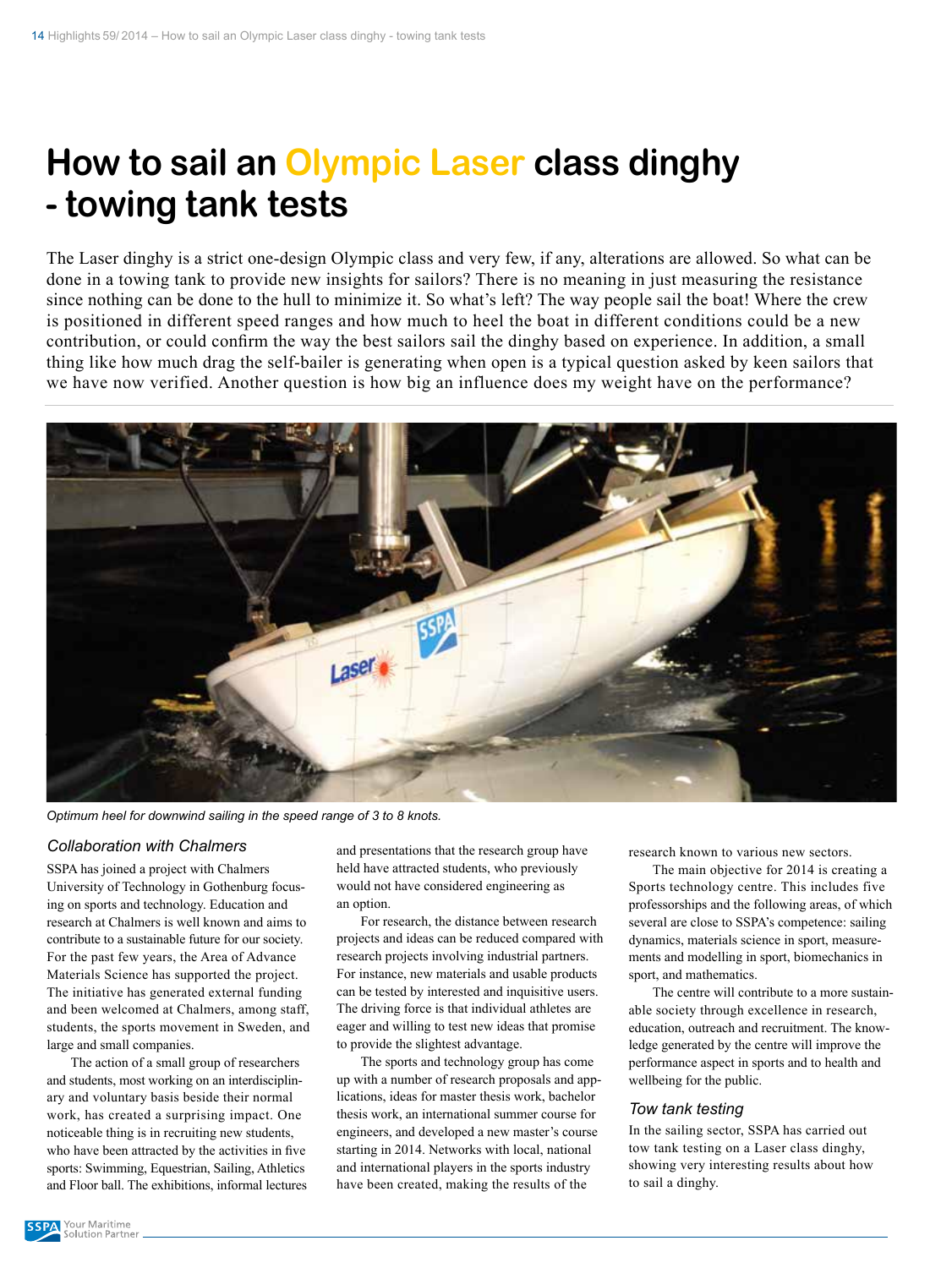A dinghy was provided by one of Sweden's top sailors. A towing rig was constructed so the hull could be towed without making holes in the boat. The dinghy was towed with a rod connected to a dynamometer close to the mast position about 20 cm above the deck. The actual towing point in this study was not important since we aimed for the actual sailing conditions regardless of how the trim and heel was achieved. In a small boat like this the person sailing it will be able to adjust position by moving forward, aft or sideways to heel or trim the dinghy to the desired condition.

The set up to the carriage allowed the hull to move freely in heave, pitch and roll but was restricted in surge, sway and yaw. Our attempt was to restrict the tests to downwind at a limited number of speeds. If upwind conditions were included in the test matrix, this first attempt would have been too extensive. Parameters such as leeway, load distribution between rudder and centreboard, righting moment etc., would have been included in that case. The rudder and centreboard were also excluded and we left these for two students doing their Masters' at Chalmers to add afterwards using Computational Fluid Dynamics (CFD).



*A Laser sailed at the venue for the 2012 Olympics in Weymouth by Swedish Olympian Rasmus Myrgren. Photo: The Swedish Sailing Federation.*

The weight tests were carried out using an 80 kg manikin as norm. Tests were repeated with  $\pm 10$ kg. The relative change in resistance is shown in the diagram. The initial results indicate that the weight has the biggest influence in the middle speed range (around 6 knots) but for both higher and lower speeds the influence is less. Would the curves coincide for 13 knots? The next test session in the tow tank might possibly provide an answer.

Tests followed with a variation of trim versus speed. As expected the lowest resistance was found with the most possible forward trim for very low speed. For speeds below 3 knots the sailor should preferably sit forward of the mast. However this is prohibited by classrules (no part of the body in front of the mast). At higher speeds, 4 knots and upwards, the weight should be moved more and more aft as the speed increases. This is nothing new for an experienced sailor, but interesting to validate and obtain data about.

The explanation is that for low speeds, minimizing the wetted surface is the most important factor but for higher speeds, when wave resistance starts to be a dominating factor, long waterline is what gives speed (and lower resistance).

Heel is also an important factor and it was seen at all speeds heel all the way up to where the shear line with the curled deck edge was touching the water was favourable. It should be remembered that this was downwind and no aspects were considered regarding the effectiveness of the sailplan. Again the effect from minimizing the wetted area was the explanation and at heel the long waterline could be kept for all speeds.



*Relative comparison of resistance for 3 crew weights in a Laser dinghy. Open and closed self-bailer at 6 knots.*